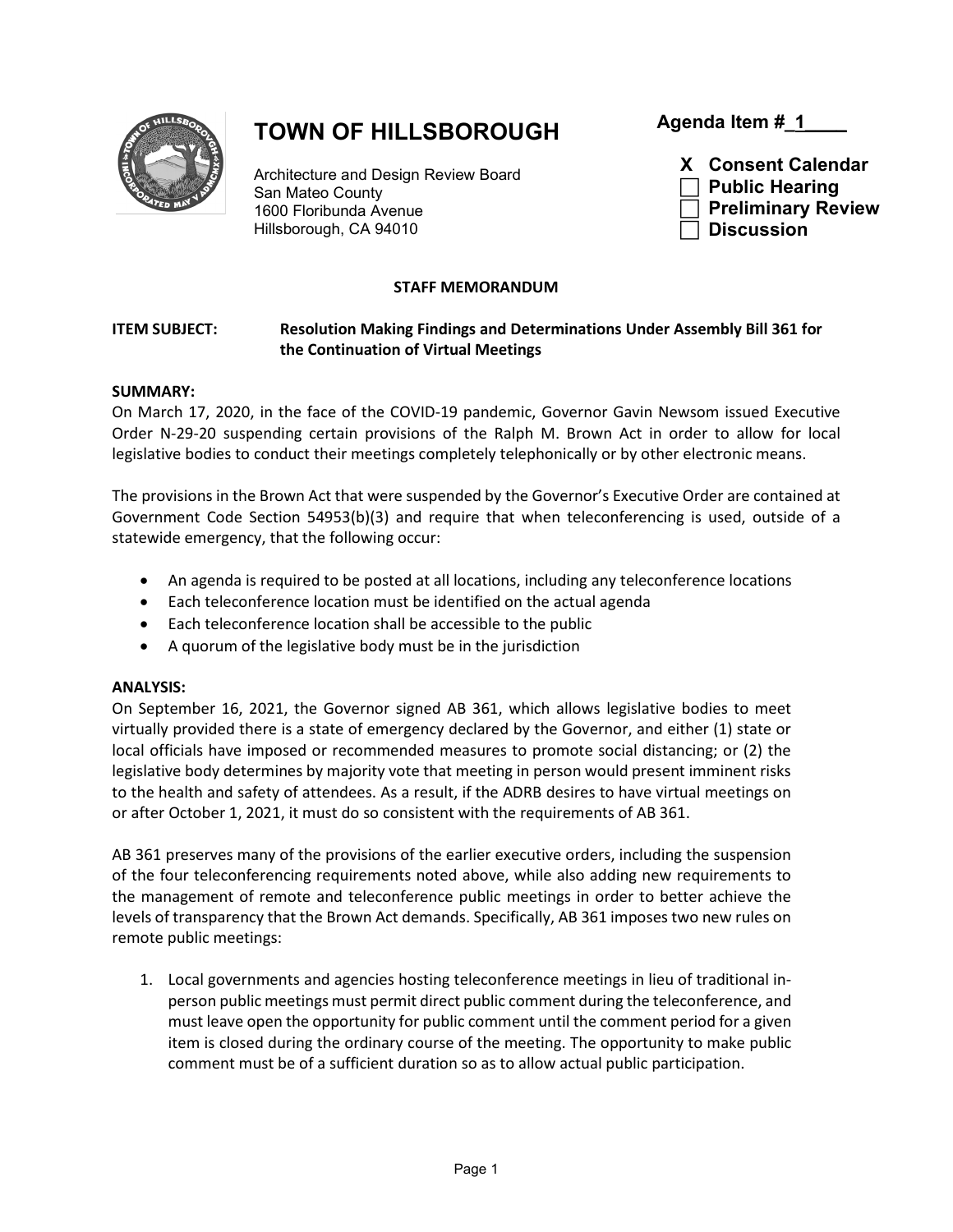2. Any action by the governing body during a public teleconference meeting must occur while the agency is actively and successfully broadcasting to members of the public through a call-in option or an internet-based service option. If a technical disruption within the agency's control prevents members of the public from either viewing the meeting of the public agency or prevents members of the public from offering public comment, the agency must cease all action on the meeting agenda until the disruption ends and the broadcast is restored. Action taken during an agency-caused disruption may be challenged as a violation of the Brown Act.

In order to continue to hold virtual meetings when a state of emergency remains active, the ADRB must make findings every 30 days that 1) the ADRB has reconsidered the circumstances of the state of emergency and 2) the state of emergency continues to directly impact the ability of the members to meet safely in person or state or local officials continue to impose or recommend measures to promote social distancing.

The City Council previously adopted Resolution No. 21-\_\_\_, on October 11, 2021, making findings and determinations under Assembly Bill 361 for the continuation of virtual meetings. Those conditions have not changed and continue to exist. Staff is recommending that the ADRB authorize remote teleconference meetings pursuant to the provisions of AB 361 by adoption of the attached Resolution.

#### **ENVIRONMENTAL ANALYSIS:**

The action being considered is not a project under the California Environmental Quality Act (CEQA) pursuant to CEQA Guidelines Section 15378(b)(5) as it constitutes an organizational or administrative activity of the government that will not result in direct or indirect physical changes in the environment. Further, virtual meetings are likely to reduce certain impacts associated with vehicular travel related to in-person public meetings.

**ATTACHMENTS:** Resolution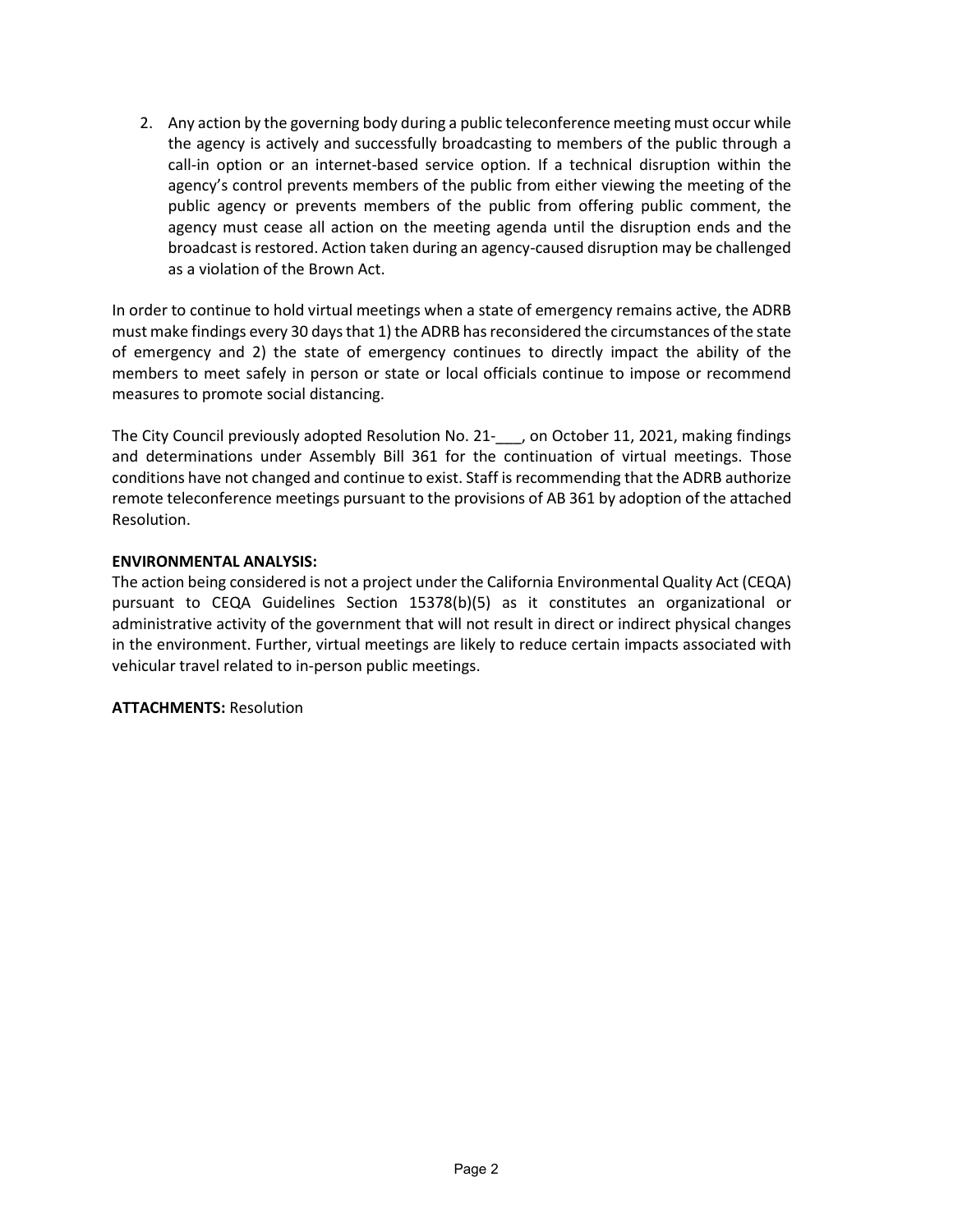## **RESOLUTION NO. 21-\_\_\_**

#### **RESOLUTION OF THE ARCHITECTURE AND DESIGN REVIEW BOARD (ADRB) OF THE TOWN OF HILLSBOROUGH MAKING FINDINGS AND DETERMINATIONS UNDER AB 361 FOR THE CONTINUATION OF VIRTUAL MEETINGS**

- **WHEREAS,** the Ralph M. Brown Act (Gov. Code § 54950 *et seq.*) generally requires local agencies meeting via teleconference, including through other virtual or electronic means, to, among other things, provide public access at each location in which members of the legislative body are teleconferencing; and; and
- **WHEREAS,** the Legislature recently enacted Assembly Bill 361 (AB 361), which amended Government Code section 54953 to allow local agencies to meet fully virtually, without fully adhering to the rules otherwise applicable to teleconferencing, during a proclaimed state of emergency if state or local officials have imposed or recommended measures to promote social distancing; and
- **WHEREAS,** the Governor issued a proclamation declaring a state of emergency on March 4, 2020 due to the COVID-19 pandemic, pursuant to section 8625 of the California Emergency Services Act, and this proclaimed state of emergency currently remains in effect; and
- **WHEREAS,** the Architecture and Design Review Board of the Town of Hillsborough has considered the circumstances of the state of emergency; and
- **WHEREAS,** state or local officials continue to recommend measures to promote social distancing to prevent the spread of COVID-19, in particular, Cal-OSHA regulation 3205 recommends physical distancing in the workplace generally and regulates a "close contact" defined as being within 6 feet of another under certain circumstances; and
- **WHEREAS,** the City Council of the Town of Hillsborough previously adopted Resolution No.  $\blacksquare$ , on October 11, 2021, finding that the requisite conditions exist for the legislative bodies of the Town to hold virtual meetings pursuant to AB 361 and Government Code section 54953(e); and
- **WHEREAS,** in order to continue to impose social distancing while holding in-person meetings there is a high likelihood that members of the public would not all be able to be present in the meetings spaces; and
- **WHEREAS,** the continuation of virtual meetings will allow for full participation by members of the public until social distancing recommendations are no longer necessary.

**NOW, THEREFORE, BE IT RESOLVED** that the Architecture and Design Review Board of the Town of Hillsborough hereby finds, determines, and resolves as follows:

1. The ADRB has considered the full record before it, which may include but is not limited to such things as the staff report, testimony by staff and the public, and other materials and evidence submitted or provided to it.